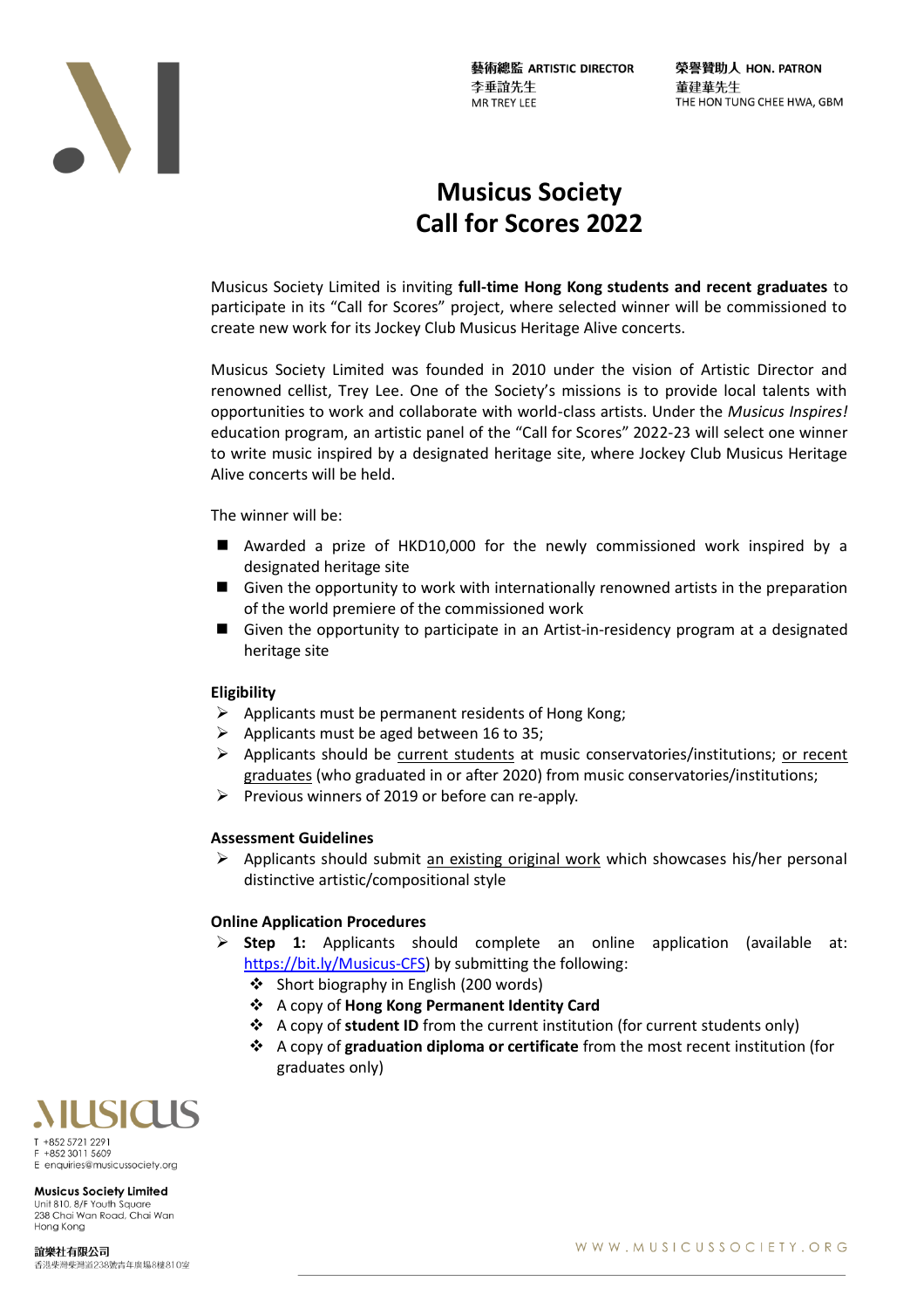

- ➢ **Step 2:** Applicants should provide a link to the following materials of your original work. All materials should be downloadable:
	- ❖ Audio recording of one complete work of good sound quality, preferably in chamber music setting
	- ❖ Score of the work (in PDF format)
	- ❖ English program notes of the work (in PDF format)

## **Application Deadline: 30 May, 2022 (Mon)**

#### **Review Process**

- $\triangleright$  Each application will be reviewed by an artistic panel comprising of:
	- ❖ Chairman: Trey Lee, Artistic Director of Musicus Society
	- ❖ Panel Members:
		- Johannes Debus, Music Director of the Canadian Opera Company
		- Renchang Fu, Artistic Director of Xiamen Philharmonic Orchestra
		- Alexander Hülshoff, Artistic Director of Orchesterzentrum and Villa Musical
		- Elissa Lee, Executive Director of BIGLAKE Festival and 2021 Juno Award winner

#### **Result Announcement**

 $\triangleright$  Applicants will be notified of the result via email in mid-June 2022

#### **Details of the Commissioned Work**

- ➢ Artist-in-Residency: Summer of 2022
- $\triangleright$  Instrumentation: Mainly chamber work, instrumentation to be confirmed
- ➢ Duration: 12-15 minutes
- ➢ Submission deadline: To be confirmed
- ➢ Submission format:
	- ❖ The entire score (full and part scores) in PDF format typed and printed in black-andwhite. Hand-written scores will not be accepted.
	- ❖ Bilingual biography of the composer (within 200 words in English and Chinese respectively) and program notes in Word format.
- ➢ Performance: Fall or Winter 2022
	- ❖ Performers of the commissioned scores include internationally renowned artists. Winner will have the opportunity to work with these artists during rehearsal(s) of the commissioned work.

**Enquiries:** Please contact Miss Priscilla NG

[education@musicussociety.org](mailto:education@musicussociety.org) | +852 3758 2735



enquiries@musicussociety.org **Musicus Society Limited** 

Unit 810, 8/F Youth Square 238 Chai Wan Road, Chai Wan Hong Kong

誼樂社有限公司